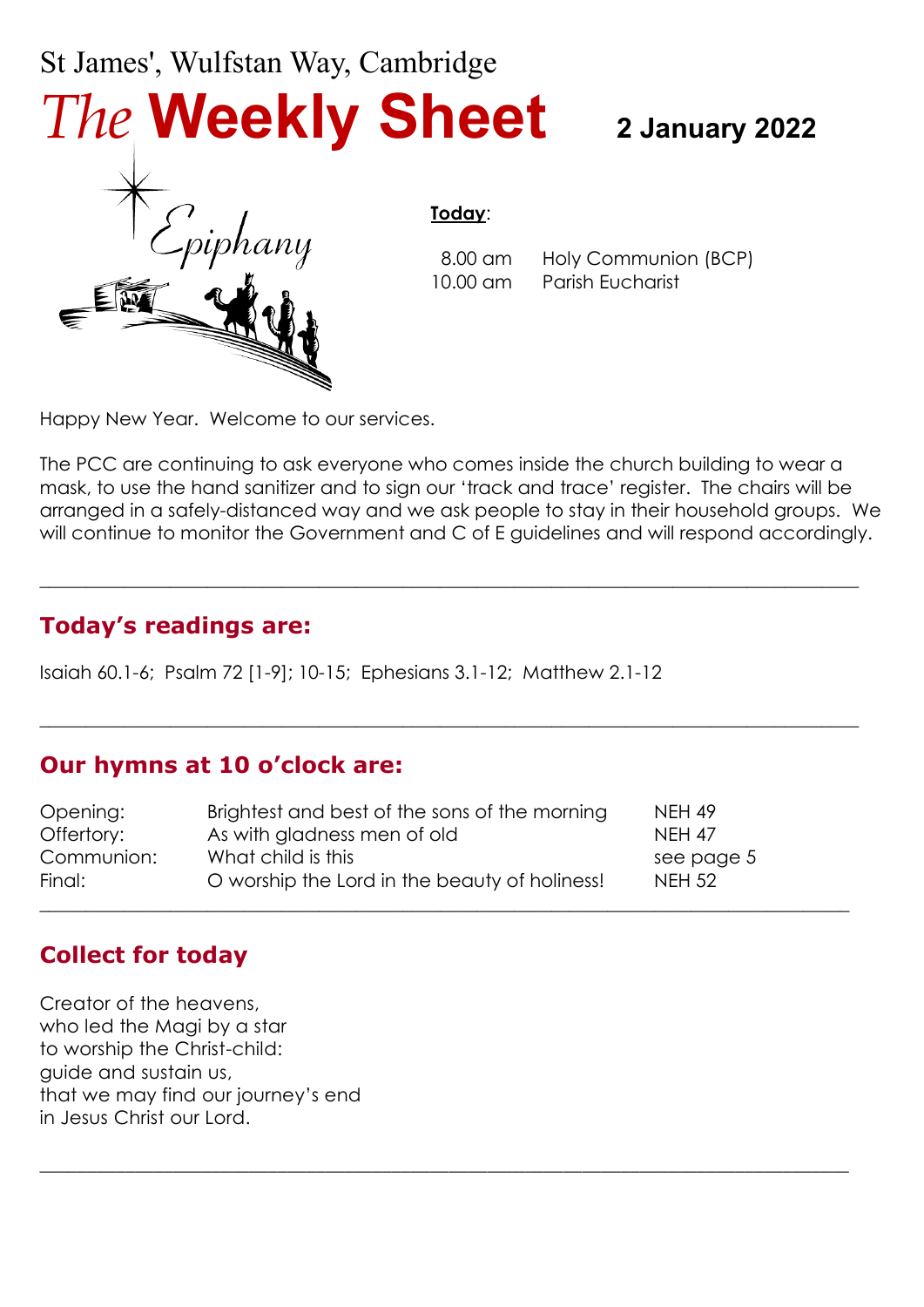# **This week:**

| Monday 3rd                |          | <b>Bank Holiday</b>      |  |
|---------------------------|----------|--------------------------|--|
| Tuesday 4th               | 9.15 am  | Morning Prayer via Zoom  |  |
| Wednesday 5 <sup>th</sup> | 10.15 am | Eucharist in Church      |  |
| Thursday 6th              | 9.15 am  | Morning Prayer via Zoom  |  |
| Friday 7th                | 9.15 am  | Morning Prayer in Church |  |
|                           |          |                          |  |

### **Isaiah 60.1-6**

#### **The Ingathering of the Dispersed**

Arise, shine; for your light has come, and the glory of the LORD has risen upon you. For darkness shall cover the earth, and thick darkness the peoples; but the LORD will arise upon you, and his glory will appear over you. Nations shall come to your light, and kings to the brightness of your dawn. Lift up your eyes and look around; they all gather together, they come to you; your sons shall come from far away, and your daughters shall be carried on their nurses' arms. Then you shall see and be radiant; your heart shall thrill and rejoice, because the abundance of the sea shall be brought to you, the wealth of the nations shall come to you. A multitude of camels shall cover you, the young camels of Midian and Ephah; all those from Sheba shall come. They shall bring gold and frankincense, and shall proclaim the praise of the LORD.  $\_$  , and the set of the set of the set of the set of the set of the set of the set of the set of the set of the set of the set of the set of the set of the set of the set of the set of the set of the set of the set of th

# **Psalm 72 [1-9]; 10-15**

Give the king your / judgements, O / God, and your righteousness / to the / son of a / king. Then shall he judge your / people / righteously and your / poor / with / justice. May the mountains / bring forth / peace, and the little hills / righteousness / for the / people. May he defend the poor a/mong the / people, deliver the children of the / needy and / crush the op/pressor. May he live as long as the sun and / moon en/dure, from one gene/ration / to an/other. May he come down like rain upon the / mown / grass, like the / showers that / water the / earth. In his time shall / righteousness / flourish,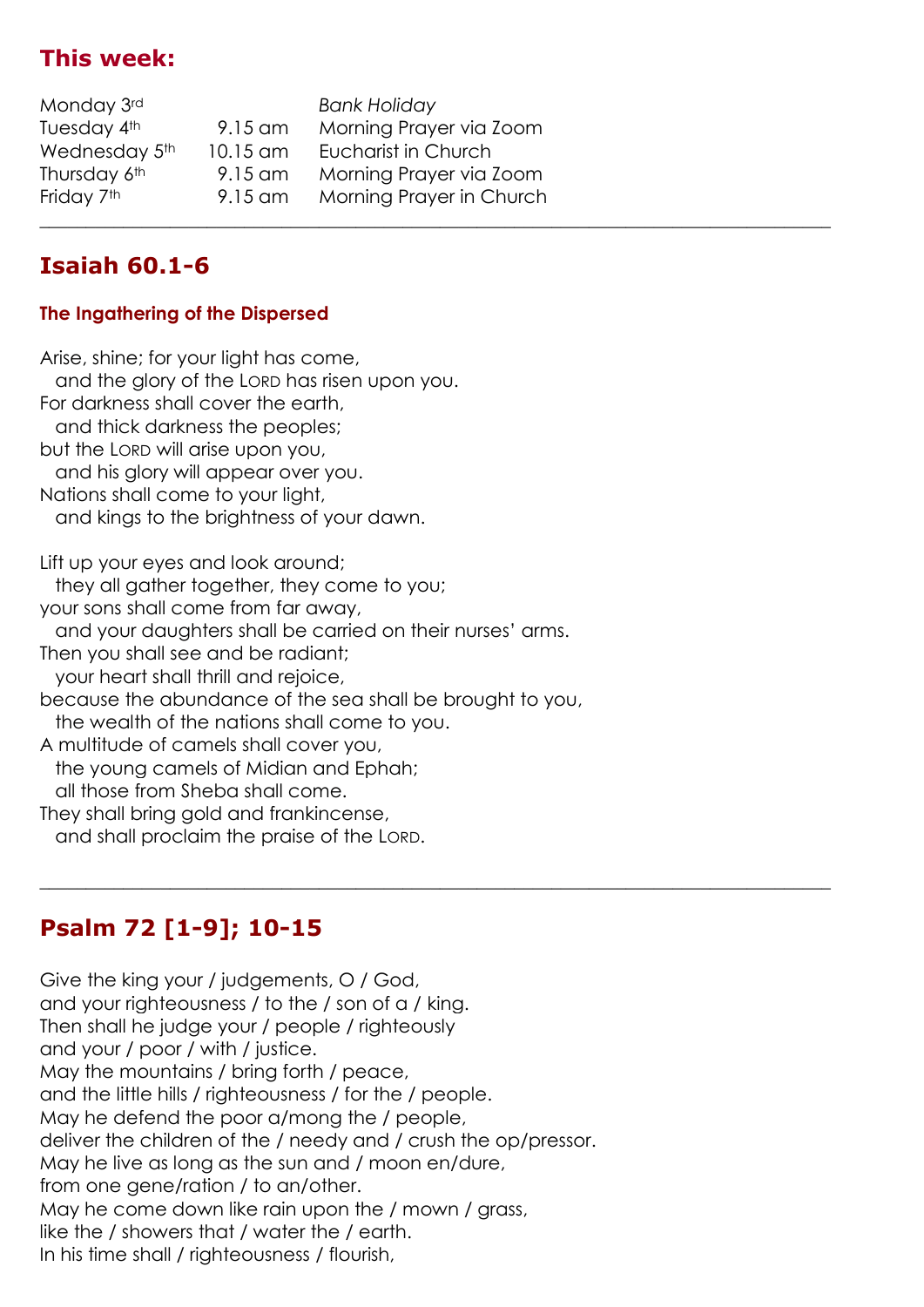and abundance of peace till the / moon shall / be no / more. May his dominion extend from / sea to / sea and from the River / to the / ends of the / earth. May his foes / kneel be/fore him and his / enemies / lick the / dust. The kings of Tarshish and of the isles / shall pay / tribute; the kings of Sheba and / Seba / shall bring / gifts. All kings shall fall / down be/fore him; all / nations shall / do him / service. For he shall deliver the / poor that cry / out, the needy and / those who / have no / helper. He shall have pity on the / weak and / poor; he shall pre/serve the / lives of the / needy. He shall redeem their lives from op/pression and / violence, and dear shall their / blood be / in his / sight. Long may he live; unto him may be given / gold from / Sheba; may prayer be made for him continually and may they / bless him / all the day / long.

# **Ephesians 3.1-12**

#### **Paul's Ministry to the Gentiles**

This is the reason that I Paul am a prisoner for Christ Jesus for the sake of you Gentiles— for surely you have already heard of the commission of God's grace that was given to me for you, and how the mystery was made known to me by revelation, as I wrote above in a few words, a reading of which will enable you to perceive my understanding of the mystery of Christ. In former generations this mystery was not made known to humankind, as it has now been revealed to his holy apostles and prophets by the Spirit: that is, the Gentiles have become fellow-heirs, members of the same body, and sharers in the promise in Christ Jesus through the gospel.

 $\_$  , and the set of the set of the set of the set of the set of the set of the set of the set of the set of the set of the set of the set of the set of the set of the set of the set of the set of the set of the set of th

Of this gospel I have become a servant according to the gift of God's grace that was given to me by the working of his power. Although I am the very least of all the saints, this grace was given to me to bring to the Gentiles the news of the boundless riches of Christ, and to make everyone see what is the plan of the mystery hidden for ages in God who created all things; so that through the church the wisdom of God in its rich variety might now be made known to the rulers and authorities in the heavenly places. This was in accordance with the eternal purpose that he has carried out in Christ Jesus our Lord, in whom we have access to God in boldness and confidence through faith in him.

\_\_\_\_\_\_\_\_\_\_\_\_\_\_\_\_\_\_\_\_\_\_\_\_\_\_\_\_\_\_\_\_\_\_\_\_\_\_\_\_\_\_\_\_\_\_\_\_\_\_\_\_\_\_\_\_\_

#### **Matthew 2.1-12**

#### **The Visit of the Wise Men**

In the time of King Herod, after Jesus was born in Bethlehem of Judea, wise men from the East came to Jerusalem, asking, 'Where is the child who has been born king of the Jews? For we observed his star at its rising, and have come to pay him homage.' When King Herod heard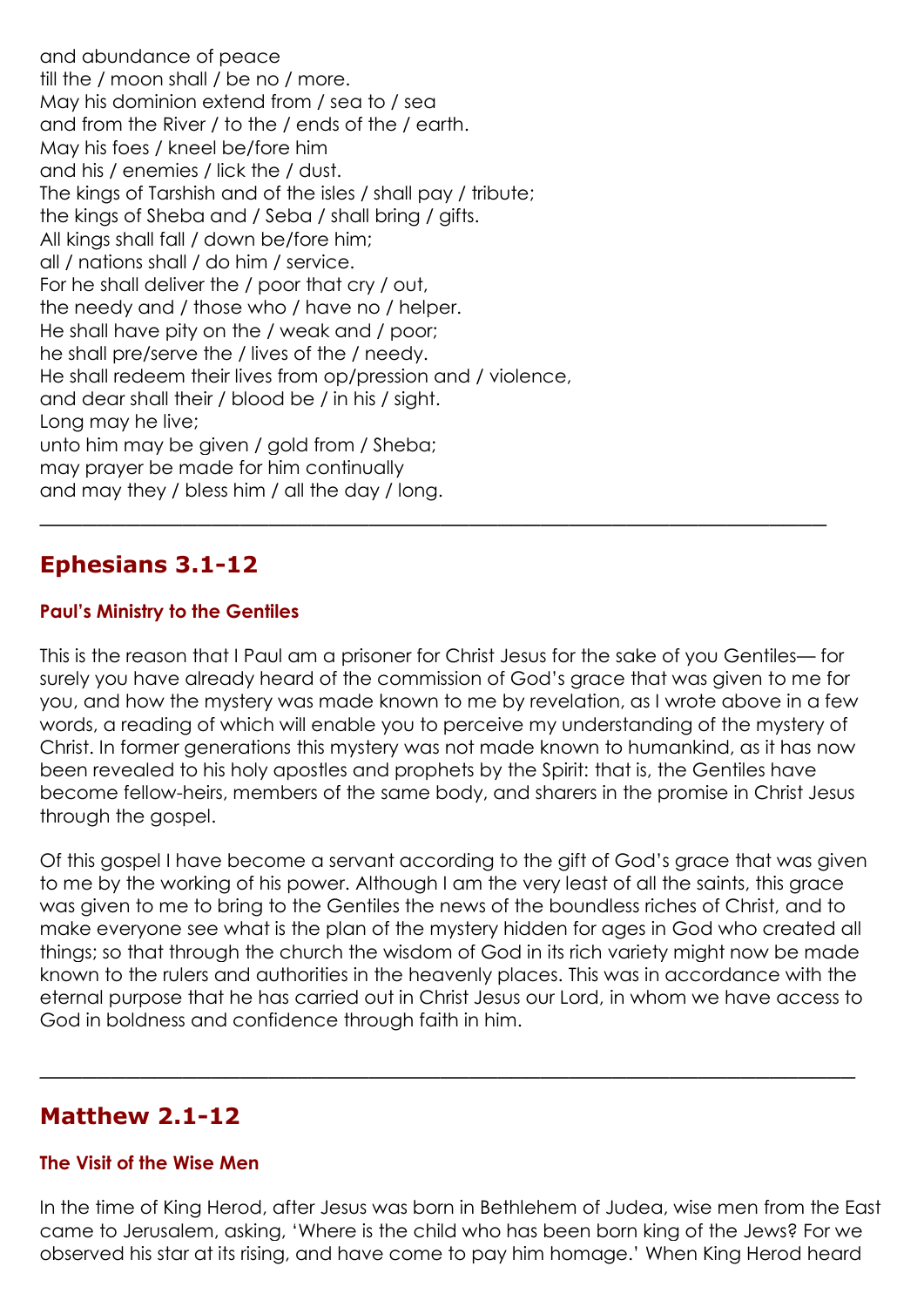this, he was frightened, and all Jerusalem with him; and calling together all the chief priests and scribes of the people, he inquired of them where the Messiah was to be born. They told him, 'In Bethlehem of Judea; for so it has been written by the prophet: "And you, Bethlehem, in the land of Judah,

are by no means least among the rulers of Judah;

for from you shall come a ruler

who is to shepherd my people Israel." '

Then Herod secretly called for the wise men and learned from them the exact time when the star had appeared. Then he sent them to Bethlehem, saying, 'Go and search diligently for the child; and when you have found him, bring me word so that I may also go and pay him homage.' When they had heard the king, they set out; and there, ahead of them, went the star that they had seen at its rising, until it stopped over the place where the child was. When they saw that the star had stopped, they were overwhelmed with joy. On entering the house, they saw the child with Mary his mother; and they knelt down and paid him homage. Then, opening their treasure-chests, they offered him gifts of gold, frankincense, and myrrh. And having been warned in a dream not to return to Herod, they left for their own country by another road.

# **Readings for next Sunday, 9 January 2022 (The Baptism of Christ)**

\_\_\_\_\_\_\_\_\_\_\_\_\_\_\_\_\_\_\_\_\_\_\_\_\_\_\_\_\_\_\_\_\_\_\_\_\_\_\_\_\_\_\_\_\_\_\_\_\_\_\_\_\_\_\_\_\_

\_\_\_\_\_\_\_\_\_\_\_\_\_\_\_\_\_\_\_\_\_\_\_\_\_\_\_\_\_\_\_\_\_\_\_\_\_\_\_\_\_\_\_\_\_\_\_\_\_\_\_\_\_\_\_\_\_\_

Isaiah 43.1-7; Psalm 29; Acts 8.14-17; Luke 3.15-17, 21-22

**Thank you to everyone who helped make Christmas special:** the wonderful music, the beautiful flowers and to all those who took part in our services.

**Caroline** returns to work on Wednesday, working from home. Please contact her as you would usually, via the office email, or by leaving a message on the office answering machine.

Those children who are to be **admitted to communion** are invited to meet with Steve (with their parents) after the 10am service on 9th,16th and 23rd January.

 $\_$  , and the set of the set of the set of the set of the set of the set of the set of the set of the set of the set of the set of the set of the set of the set of the set of the set of the set of the set of the set of th

**Meditation Group** will start back on Monday 10 January.

The **Food Hub** resumes again this Saturday, 8 January, 10.30 – 12 noon.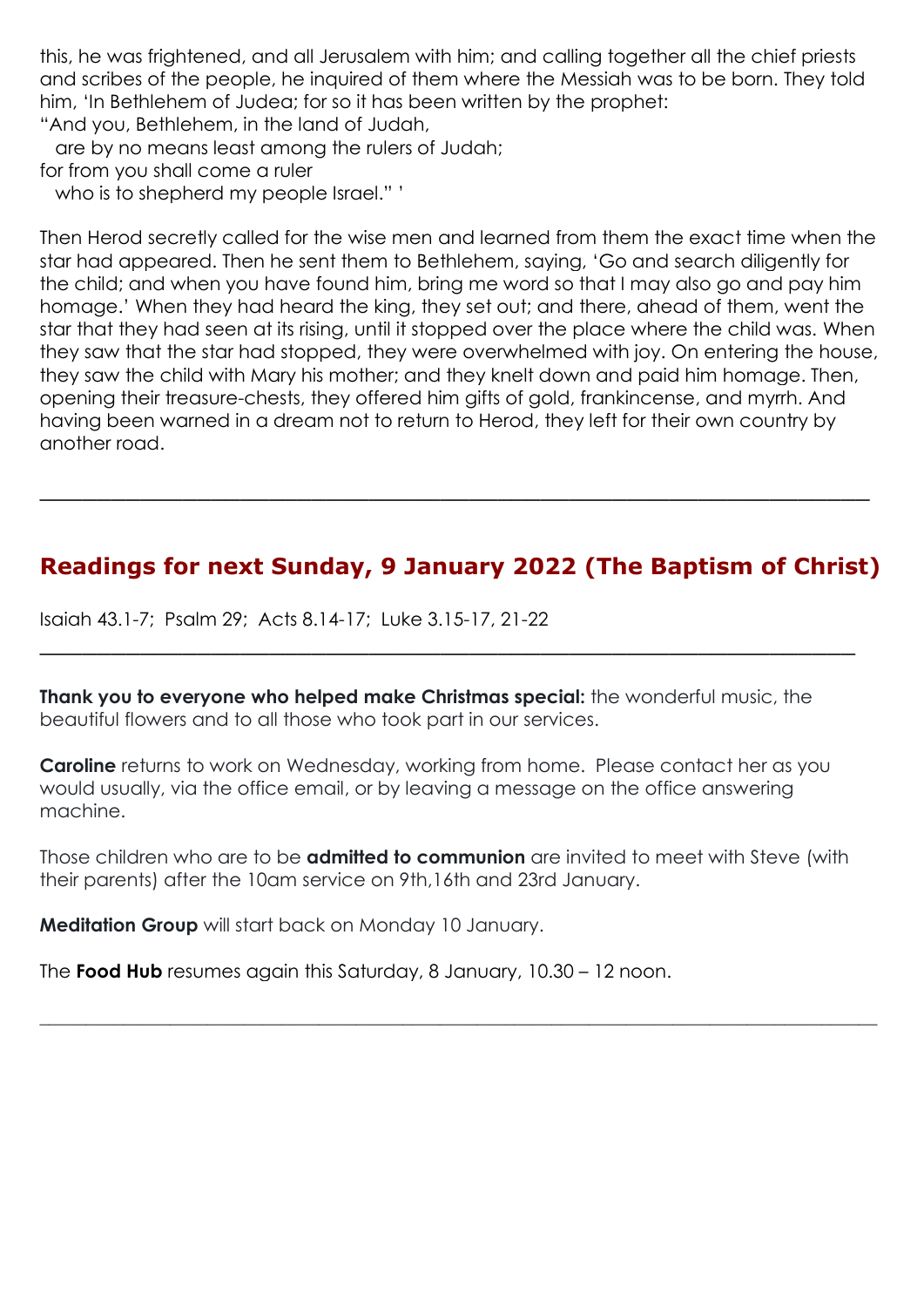#### **What Child is this**

1

What Child is this who laid to rest On Mary's lap is sleeping Whom angels greet with anthems sweet While shepherds watch are keeping This, this is Christ the King Whom shepherds guard and angels sing Haste, haste to bring him laud The babe, the son of Mary

#### 2

Why lies He in such mean estate Where ox and ass are feeding The end of fear for all who hear The silent Word is speaking This, this is Christ the King Whom shepherds guard and angels sing Haste, haste to bring him laud The babe, the son of Mary

#### 3

So bring Him incense, gold and myrrh Come peasant king to love him; The King of Kings salvation brings Let loving hearts enthrone him This, this is Christ the King Whom shepherds guard and angels sing Haste, haste to bring him praise The babe, the son of Mary